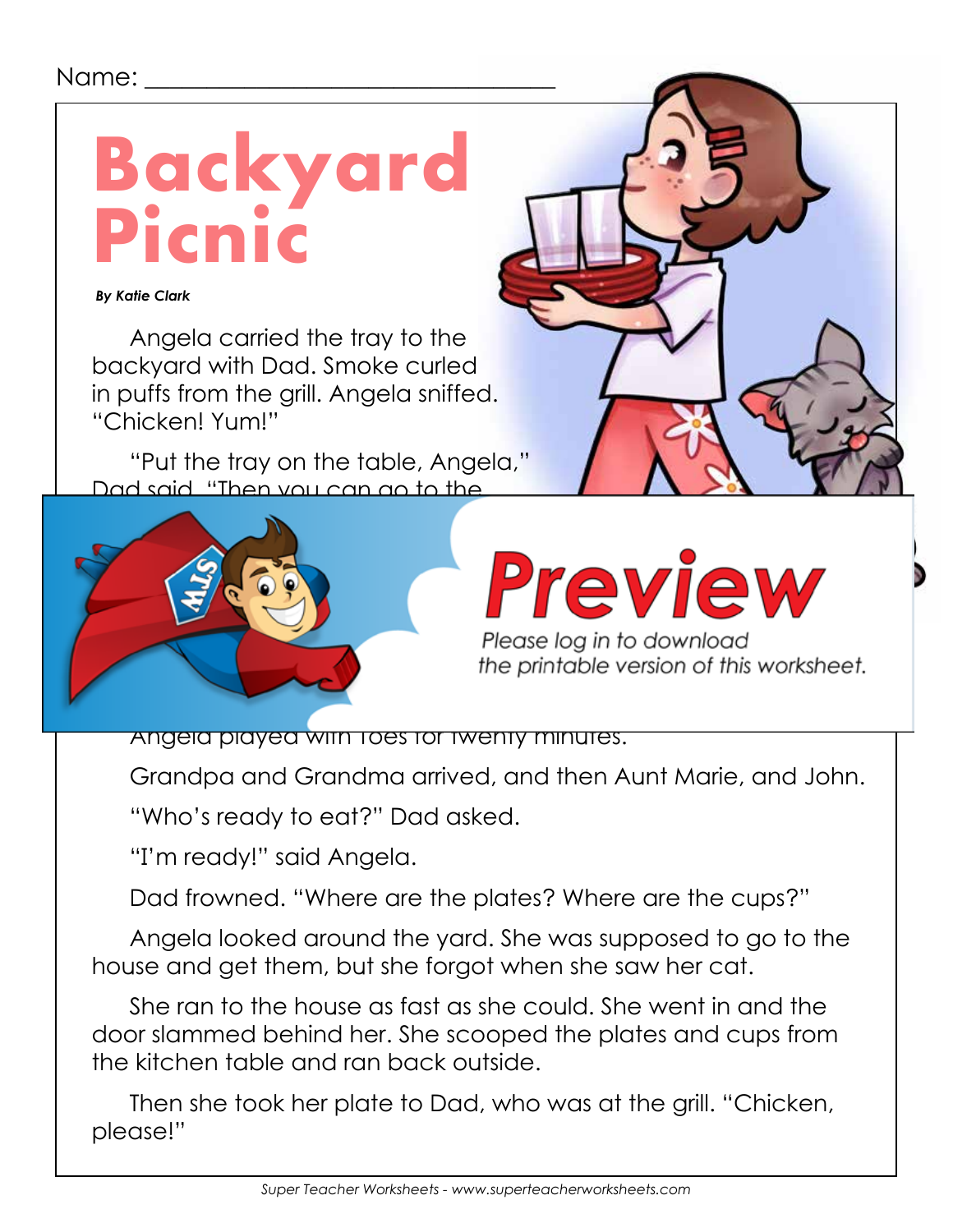

| a. glad         | <b>b.</b> excited |
|-----------------|-------------------|
| c. disappointed | d. delighted      |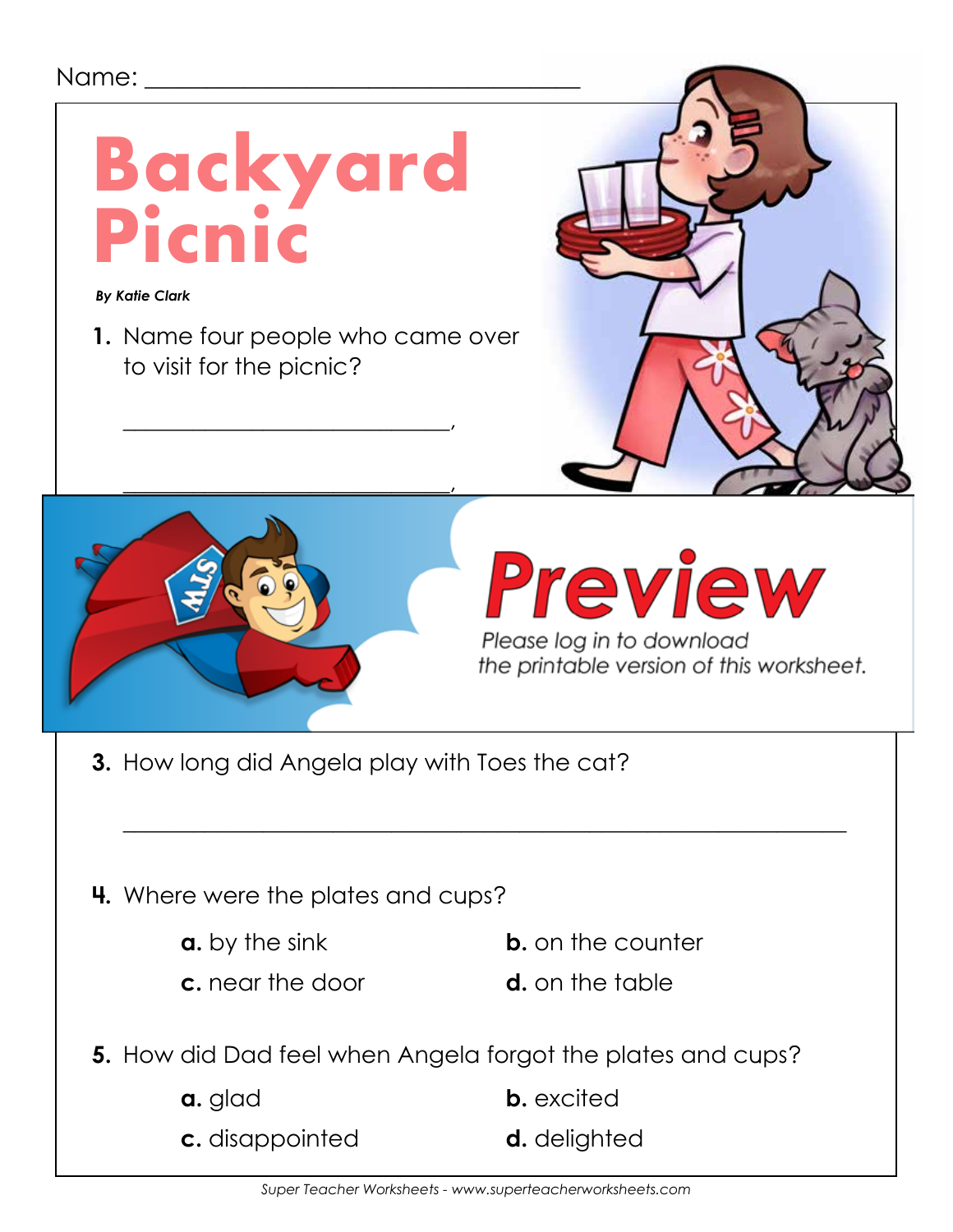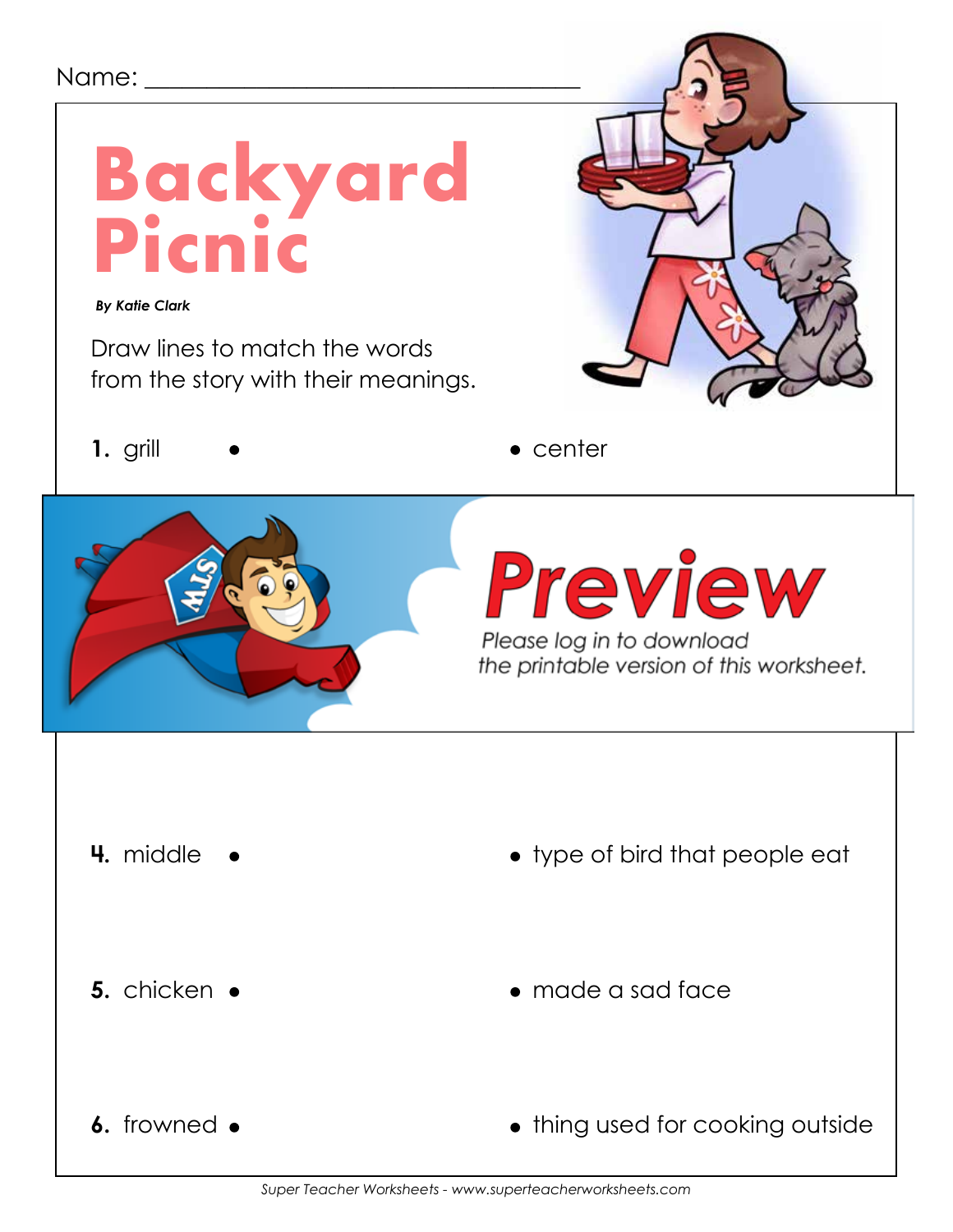### Name: \_\_



**By Katie Clark** 

In the story, "Backyard Picnic," Angela forgets to bring the plates and cups into the backyard.

Write about a time when you have forgotten something. Tell what you foract and why you foract it

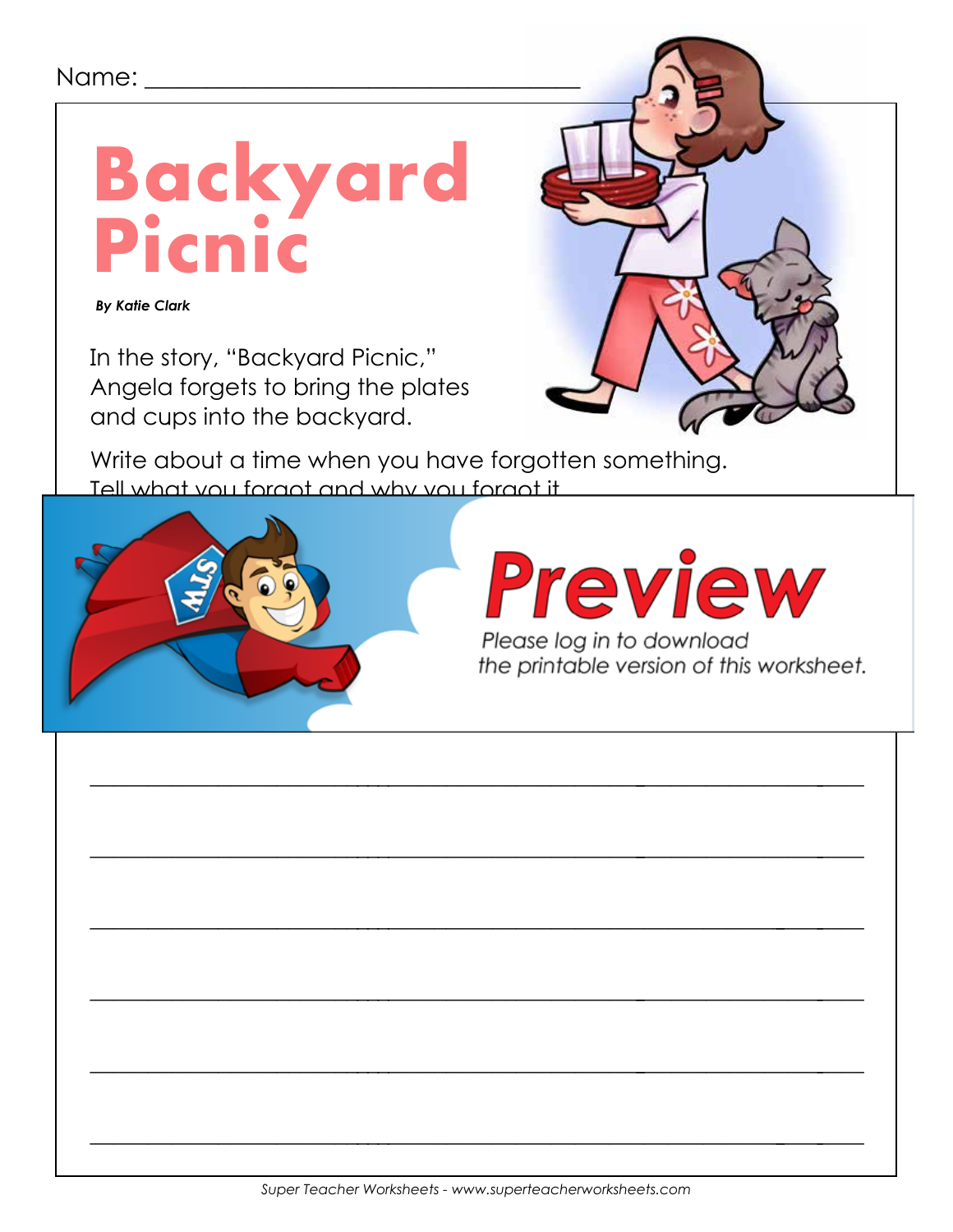# **ANSWER KEY**